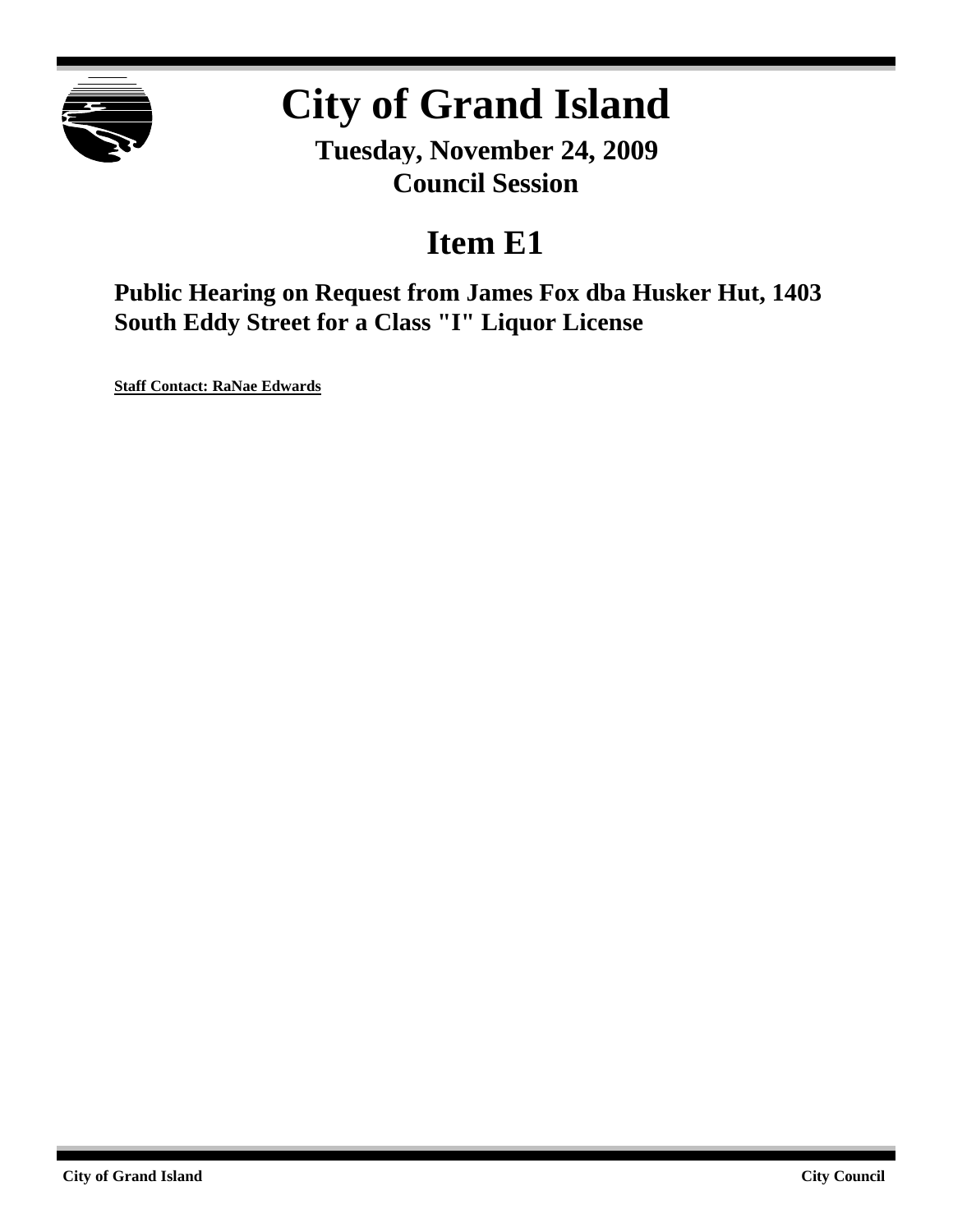# **Council Agenda Memo**

| From:           | RaNae Edwards, City Clerk                                                                                            |
|-----------------|----------------------------------------------------------------------------------------------------------------------|
| <b>Meeting:</b> | November 24, 2009                                                                                                    |
| Subject:        | Public Hearing on Request from James Fox dba Husker<br>Hut, 1403 South Eddy Street for a Class "I" Liquor<br>License |
| Item $\#$ 's:   | $E-1 & 2E-1$                                                                                                         |
| $Presenter(s):$ | RaNae Edwards, City Clerk                                                                                            |

## **Background**

Section 4-2 of the Grand Island City Code declares the intent of the City Council regarding liquor licenses and the sale of alcohol.

#### **Declared Legislative Intent**

It is hereby declared to be the intent and purpose of the city council in adopting and administering the provisions of this chapter:

- (A) To express the community sentiment that the control of availability of alcoholic liquor to the public in general and to minors in particular promotes the public health, safety, and welfare;
- (B) To encourage temperance in the consumption of alcoholic liquor by sound and careful control and regulation of the sale and distribution thereof; and
- (C) To ensure that the number of retail outlets and the manner in which they are operated is such that they can be adequately policed by local law enforcement agencies so that the abuse of alcohol and the occurrence of alcohol-related crimes and offenses is kept to a minimum.

## **Discussion**

James Fox dba Husker Hut, 1403 South Eddy Street has submitted an application for a Class "I" Liquor License. A Class "I" Liquor License allows for the sale of alcohol on sale only inside the corporate limits of the city.

City Council action is required and forwarded to the Nebraska Liquor Control Commission for issuance of all licenses. This application has been reviewed by the Clerk, Building, Fire, Health, and Police Departments.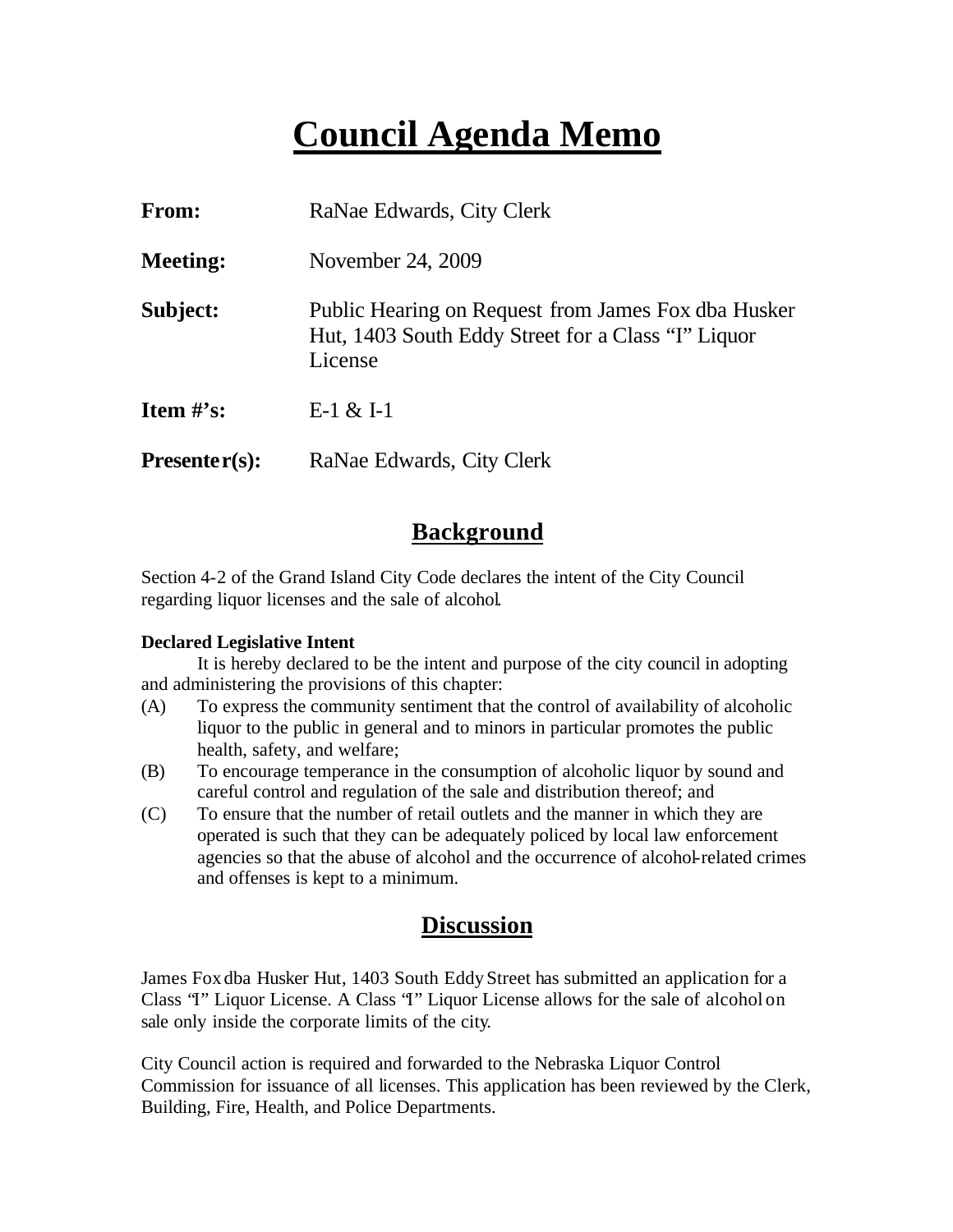The Police Department report and supplemental (see attached) recommends Council deny this application based on the Nebraska Liquor Control Act (Part II Chapter 2 Section 010.01) for a false application and Section 53-125 for a person who is not of good character and reputation in the community in which he or she resides.

## **Alternatives**

It appears that the Council has the following alternatives concerning the issue at hand. The Council may:

- 1. Approve the application.
- 2. Forward to the Nebraska Liquor Control Commission with no recommendation.
- 3. Forward to the Nebraska Liquor Control Commission with recommendations.
- 4. Deny the application.

#### **Recommendation**

Based on the Nebraska Liquor Control Commission's criteria for the approval of Liquor Licenses, City Administration recommends that the Council deny the application.

## **Sample Motion**

Move to deny the application of James Fox dba Husker Hut, 1403 South Eddy Street for a Class "I" Liquor License based on the following:

- 1. False application Nebraska Liquor Control Act (Part II Chapter 2, Section 010.01)
- 2. Not of good character and reputation in the community Nebraska Liquor Control Rules and Regulations Section 53-125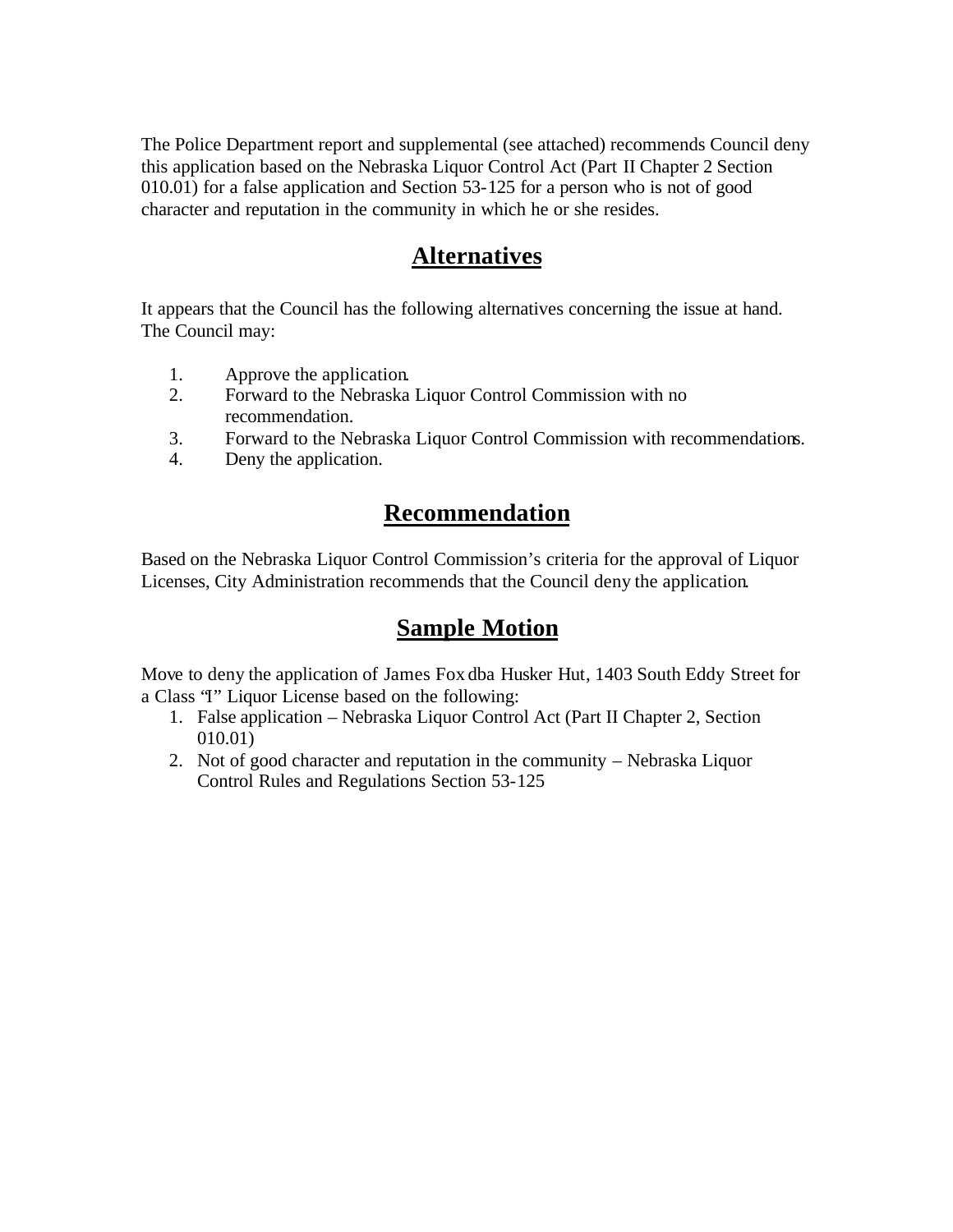Grand Island Police Department  $11/04/09$ 450 Page: 1  $16:24$ LAW INCIDENT TABLE City<br>
Cocurred after : 16:07:26 10/29/2009<br>
Occurred before : 16:07:26 10/29/2009<br>
When reported : 16:07:26 10/29/2009<br>
Date disposition declared : 10/29/2009<br>
Date disposition declared : 10/29/2009<br>
Incident number : L091 Complainant name number <br>
Area location code : PCID Police - CID<br>
Received by : Vitera D<br>
How received : T Telephone<br>
Agency code : GIPD Grand Island Police Department<br>
Responsible officer : Vitera D<br>
Offense as Taken :<br>
. Offense as Taken ACT Active<br>
Misc. number<br>
Geobase address ID:<br>
Long-term call ID:<br>
Clearance Code<br>
Tudis INVOLVEMENTS: Px Record # Date Description Relationship LAW INCIDENT CIRCUMSTANCES: Se Circu Circumstance code Miscellaneous 1 LT03 Bar/Night Club LAW INCIDENT NARRATIVE: Liquor License Investigation on "The Hut" LAW INCIDENT RESPONDERS DETAIL: Se Responding offi Unit n Unit number 1 Vitera D 318 Vitera D LAW SUPPLEMENTAL NARRATIVE: Seq Name Date 1 Vitera D 10:10:03 11/04/2009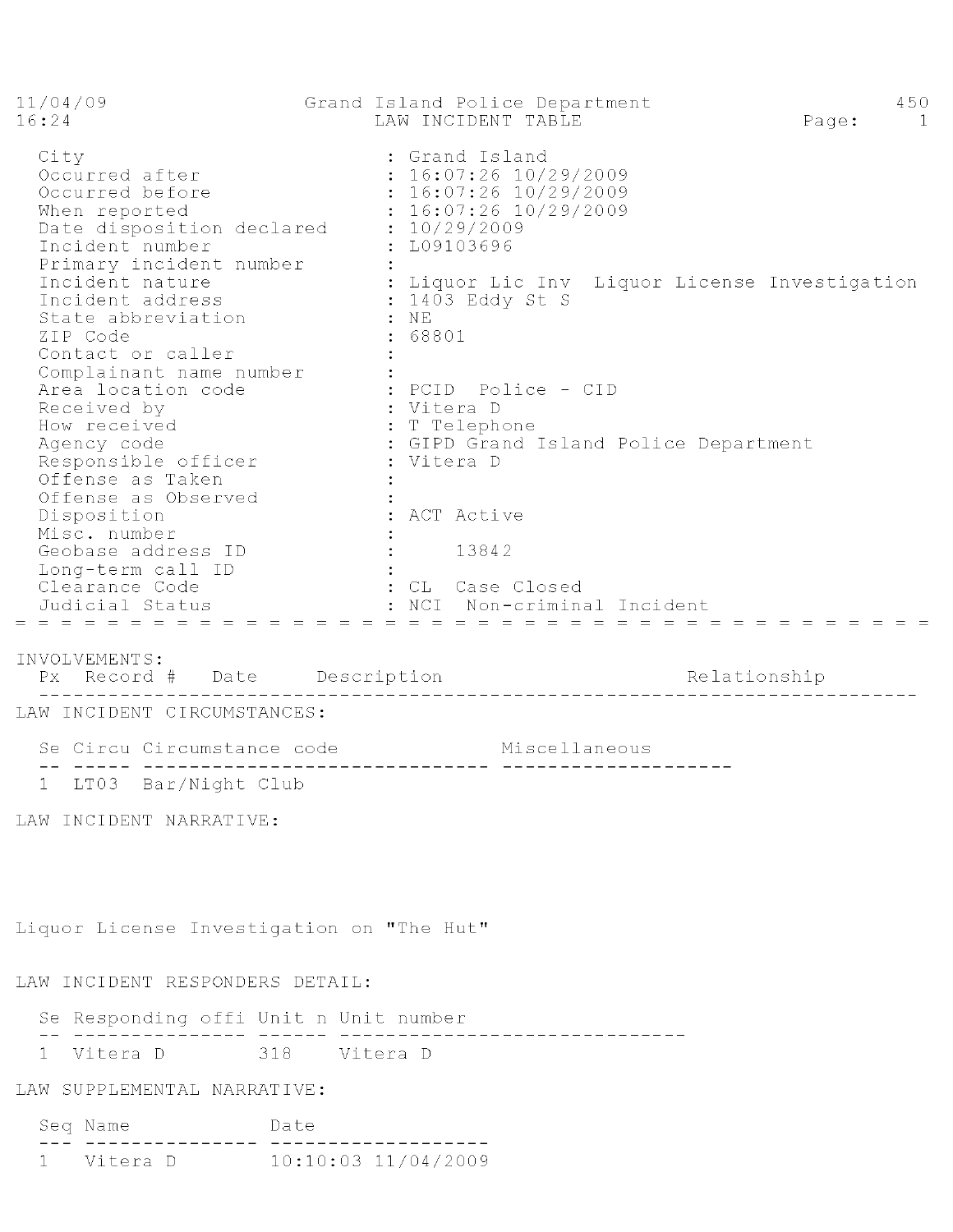$11/04/09$ <br>16:24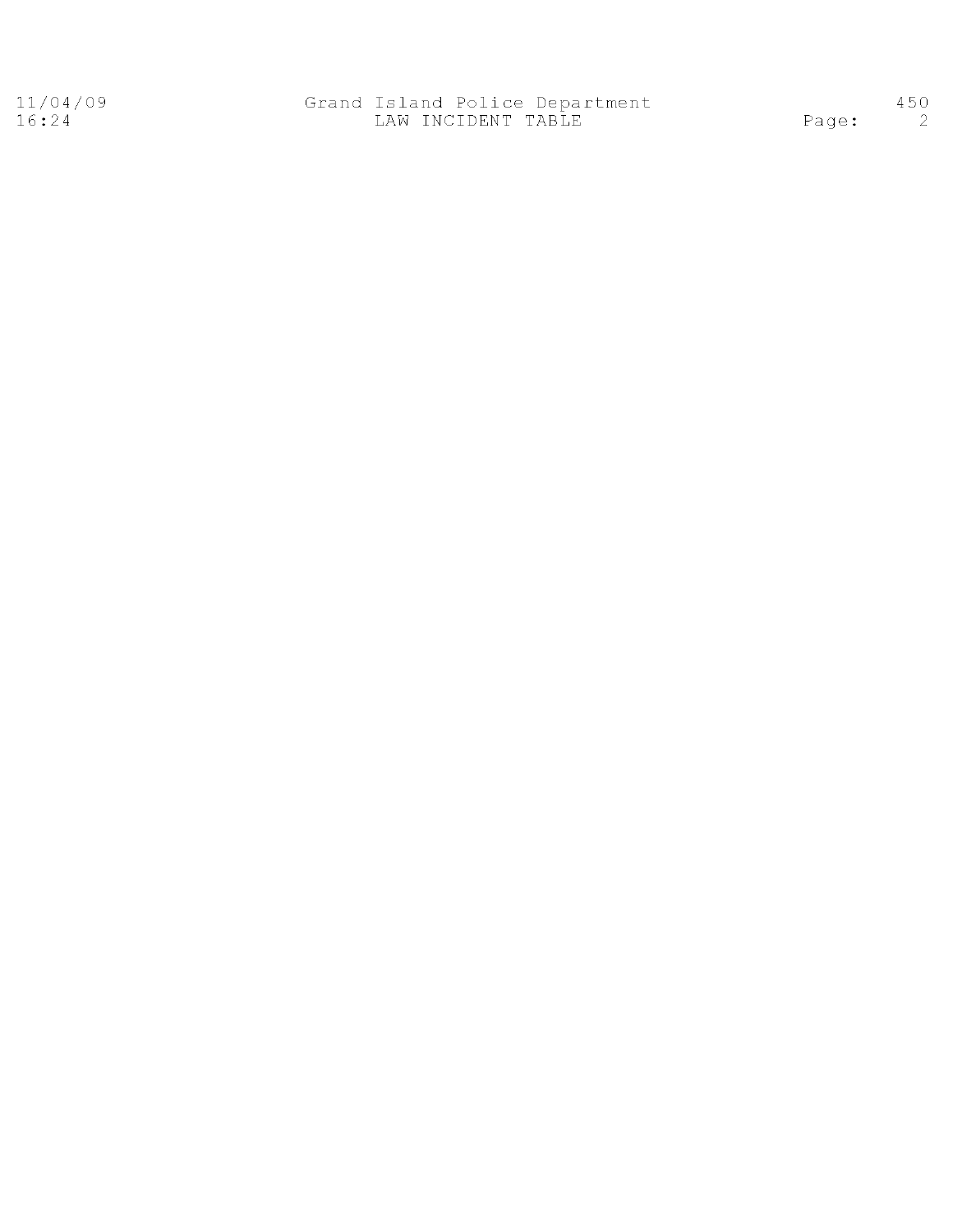$11/04/09$  $16:24$ 

#### Grand Island Police Department LAW INCIDENT TABLE

Page:

450

 $\overline{\mathbf{3}}$ 

#### Grand Island Police Department Supplemental Report

In reviewing James Fox's application, I found that he disclosed three traffic violations. One in 2003, one in 2006, and one in 2009. I checked James through Spillman and did not find an entry. When I checked James through NCJIS, I found<br>numerous undisclosed traffic convictions: 1. 5/11/00- traffic control device. 2. 6/9/00- speeding and no operator's license. 3. 11/14/00- no registration and violation of motor carrier safety regulations (misuse Farm Local "A" plate).  $4.$  $2/28/01$ - speeding. 5.  $5/12/01$ - no registration 6.  $8/2/01$ - violate motor carrier safety regulations 7. 1/26/05- muffler violation 8. 3/15/05-Noise/smoke violation. James does not have any warrants for his arrest, and his license is valid.

On the application, it clearly asks "Has anyone who is a party to this application, or their spouse, ever been convicted of or plead quilty to any charge. Charge means any charge alleging a felony, misdemeanor, violation of a federal or state law, a violation of a local law, ordinance or resolution."

James' failure to disclose his traffic convictions technically makes the application false according to the Nebraska Liquor Control Act (Part II Chapter 2 Section 010.01). The undisclosed convictions would fall under state law or local ordinance. Either way, the convictions are either an infraction or a misdemeanor that does not rise to the level of a Class I Misdemeanor in a specified crime under Nebraska State Statute Chapter 28 that would automatically nullify the liquor license.

James has a Husker Hut in Atlanta, NE which is in Phelps County. On 11/3/09, I spoke to a deputy with the Phelps County Sheriff's Office. I was told that James is not what you would call "law enforcement friendly." He has come running out of his bar and yelled at deputies on traffic stops accusing them of harassing his customers. One person also came forward and told Phelps County authorities that James was using meth. It was never proven. Other than his<br>attitude towards law enforcement and the possibility of drug use, I was told that they don't really have any problems at his bar. However, keep in mind that according to the 2000 census, the Village of Atlanta, NE had only 130 people.

James also used to have a liquor license in Harlan County. I spoke to two<br>deputies there and was given a similar report from what I learned from Phelps County. I was told of an incident where James went to another man's house, kicked his door in and assaulted him. All parties involved later agreed that it was a misunderstanding and no charges were ever filed. I was told that James' rapport with law enforcement is not good, but they had very few problems at his business.

I checked the NLCC web site and found that James has had the Husker Hut in Atlanta for over twelve years. I could only find one violation of selling to a minor where the license was suspended for ten days.

On 11/4/09, I tried calling James three times using the number he provided on the application. Each time, I got a fax machine.

All in all, the Grand Island Police Department recommends that the City of Grand Island deny the liquor license for the Husker Hut. The application is technically false since James didn't disclose all of his traffic convictions. In addition, the phone number is not valid, he lives in a different county, and isn't readily available to me for this investigation. Finally, I received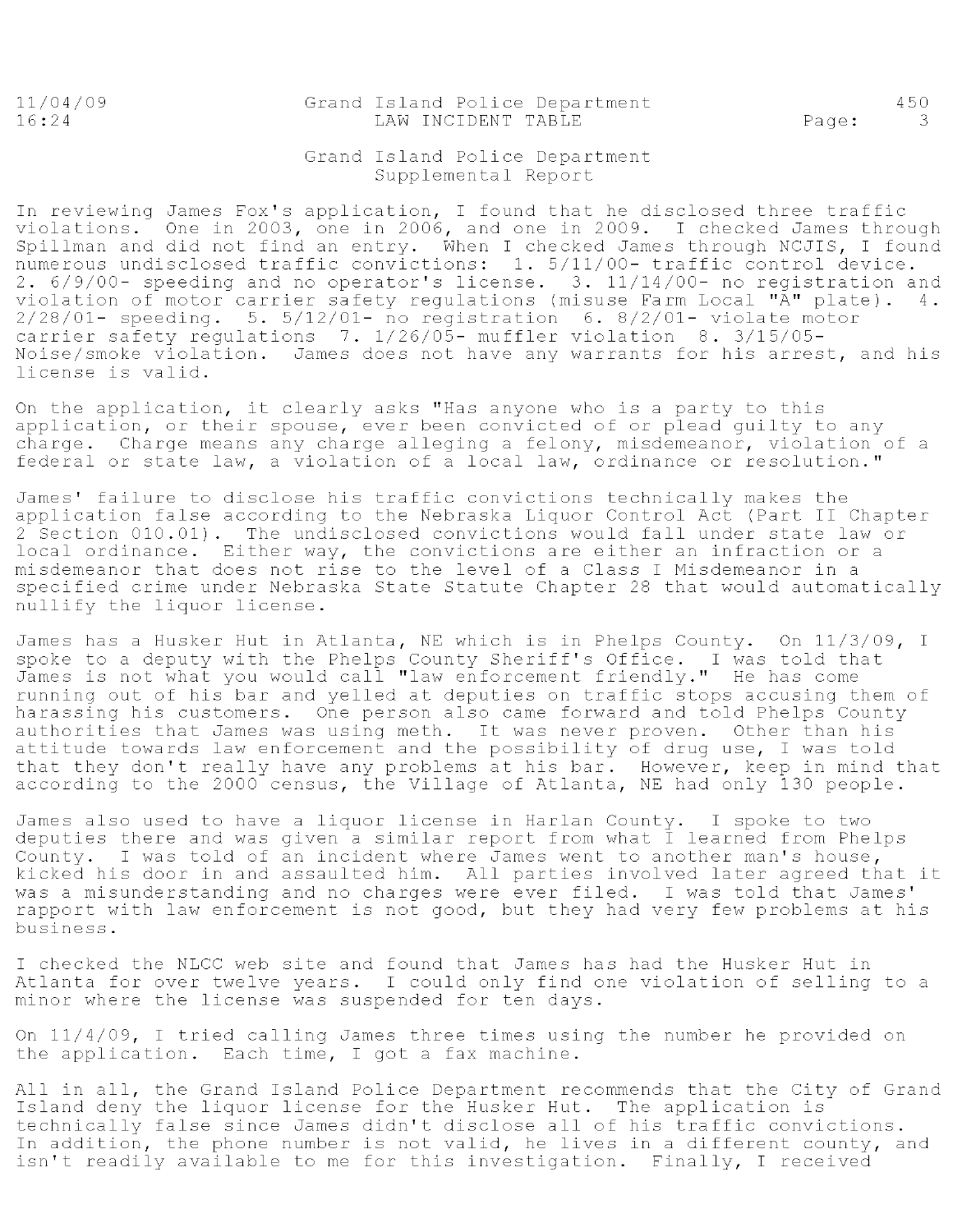$11/04/09$  $16:24$ 

Page:  $4<sup>1</sup>$ 

450

unfavorable reports from law enforcement in two counties about his character and standing in the community where he was living at the time. 53-125 of the<br>Nebraska Liquor Control Act states in part that, "No license of any kind shall be issued to a person who is not of good character and reputation in the community in which he or she resides."

Date, Time: Wed Nov 04 12:05:53 CST 2009 Reporting Officer: Vitera Unit #:  $865$